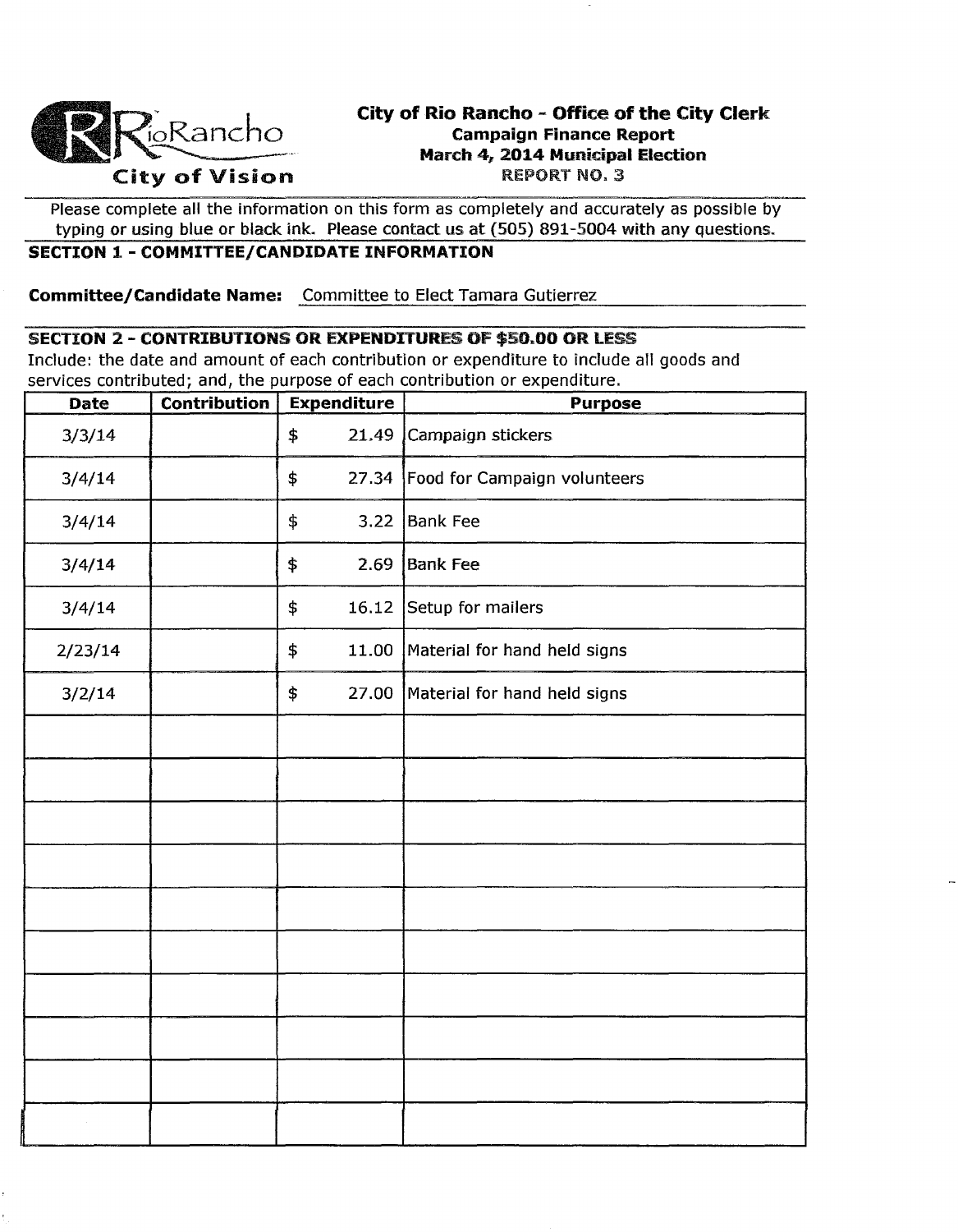### **TOTALS:**  $\frac{2014}{108.86}$  **DUE APRIL 3, 2014 Contributions Expenditures by 5:00 p.m.**

**CITY OF RIO RANCHO - CAMPAIGN FINANCE REPORT NO. 3** 

**PAGE 2 - Committee Name:** Committee to Elect Tamara Gutierrez

**SECTION** 3 - **CONTRIBUTIONS OR EXPENDITURES OF MORE THAN \$50.00 (Cumulative)**  Include: the name and address of the person or entity from whom any cumulative contribution or

expenditure of more than \$50.00 was received or made; the date and amount of each contribution or expenditure to include all goods and services contributed; and, the purpose of each contribution or expenditure.

| Date   |              | Contribution Expenditure | Name/Address                                                              | <b>Purpose</b>               |
|--------|--------------|--------------------------|---------------------------------------------------------------------------|------------------------------|
| 3/4/14 | 100.00<br>\$ |                          | Garry Wallen<br>B454-1 (Ac P)<br>R10 Povenn<br>Chamisa Hills Country Club | <b>Campaign Contribution</b> |
|        |              | 200.00<br>\$             | 500 Country Club Rd<br>Bio Barcho<br>SRFS & Rio Rancho Mailing            | Election Night function      |
|        |              | \$<br>161.37             | 210 Enterprise Rd                                                         | Setup fees for mailer        |
| 3/5/14 |              | \$<br>134.40             | City Clerks Office 3200 City<br>Center Circle Rio Rancho NM               | Election recount             |
|        |              |                          |                                                                           |                              |
|        |              |                          |                                                                           |                              |
|        |              |                          |                                                                           |                              |
|        |              |                          |                                                                           |                              |
|        |              |                          |                                                                           |                              |
|        |              |                          |                                                                           |                              |
|        |              |                          |                                                                           |                              |
|        |              |                          |                                                                           |                              |
|        |              |                          |                                                                           |                              |
|        |              |                          |                                                                           |                              |
|        |              |                          |                                                                           |                              |
|        |              |                          |                                                                           |                              |
|        |              |                          |                                                                           |                              |
|        |              |                          |                                                                           |                              |
|        |              |                          |                                                                           |                              |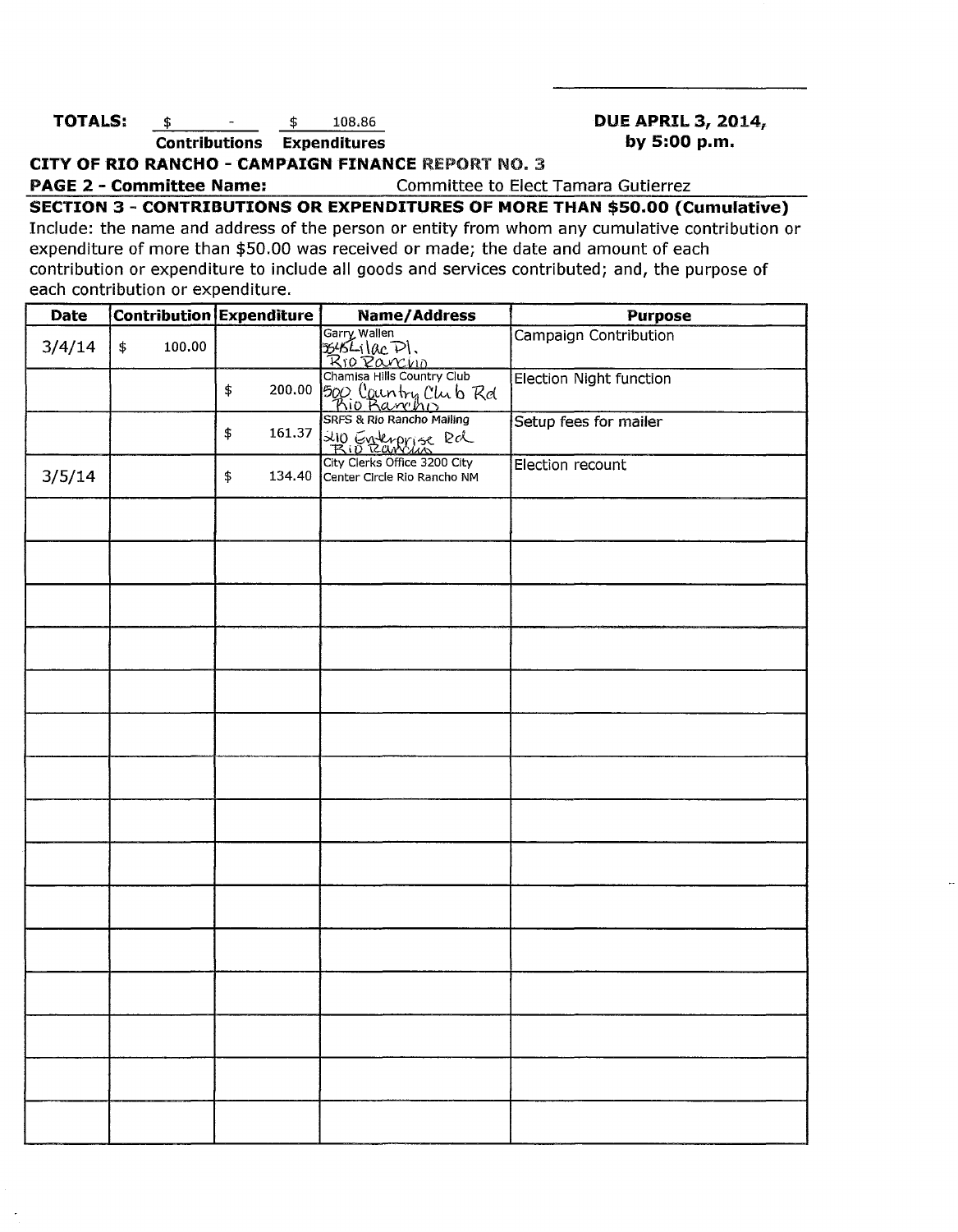| <b>TOTALS:</b>                                            |  | 100.00               |                     | 495.77 |  | <b>DUE APRIL 3, 2014,</b> |  |
|-----------------------------------------------------------|--|----------------------|---------------------|--------|--|---------------------------|--|
|                                                           |  | <b>Contributions</b> | <b>Expenditures</b> |        |  | by 5:00 p.m.              |  |
| <b>CITY OF RIO RANCHO - CAMPAIGN FINANCE REPORT NO. 3</b> |  |                      |                     |        |  |                           |  |
| PAGE 3                                                    |  |                      |                     |        |  |                           |  |
| <b>SECTION 4 - TOTALS</b>                                 |  |                      |                     |        |  |                           |  |

| Total Contributions Page 1:         | \$ |          | Total Expenditures Page 1:         | \$ | 108.86   |
|-------------------------------------|----|----------|------------------------------------|----|----------|
| Total Contributions Page 2:         | \$ | 100.00   | Total Expenditures Page 2:         | \$ | 495.77   |
| Total Contributions Additional:     | \$ |          | Total Expenditures Additional:     | S  |          |
| Total Contributions REPORT 3:       | \$ | 100.00   | Total Expenditures REPORT 3:       | \$ | 604.63   |
| <b>Total Contributions To Date:</b> | S. | 4,884.00 | <b>Total Expenditures To Date:</b> | S  | 4,186.55 |

#### **DUE APRIL 3, 2014, by 5:00 p.m.**

#### **SECTION 5 - APPROVALS**

**Committee Name: \_\_\_\_\_\_\_\_\_\_\_\_\_\_\_\_\_\_\_\_\_Committee to Elect Tamara Gutierrez** 

I, **Iamura L.** Gutierrez hereby declare that this Campaign Finance Report has been prepared with all reasonable diligence and is true and complete.

 $\frac{4|3|1}{\text{Date}}$ 

Subscribed and sworn to me this  $\frac{350}{100}$  of  $\frac{Api}{1}$ , 2014

Stamp/Seal

The lands Luces

 $\frac{3 \cdot 8 \cdot 1}{\frac{3}{2}} \cdot \frac{1}{\frac{3}{2}}$ 

OFFICIAL SEAL Yolanda lucero NOTARY PUBLIC<br>STATE OF AREA MEXICO My Commission Expires: (